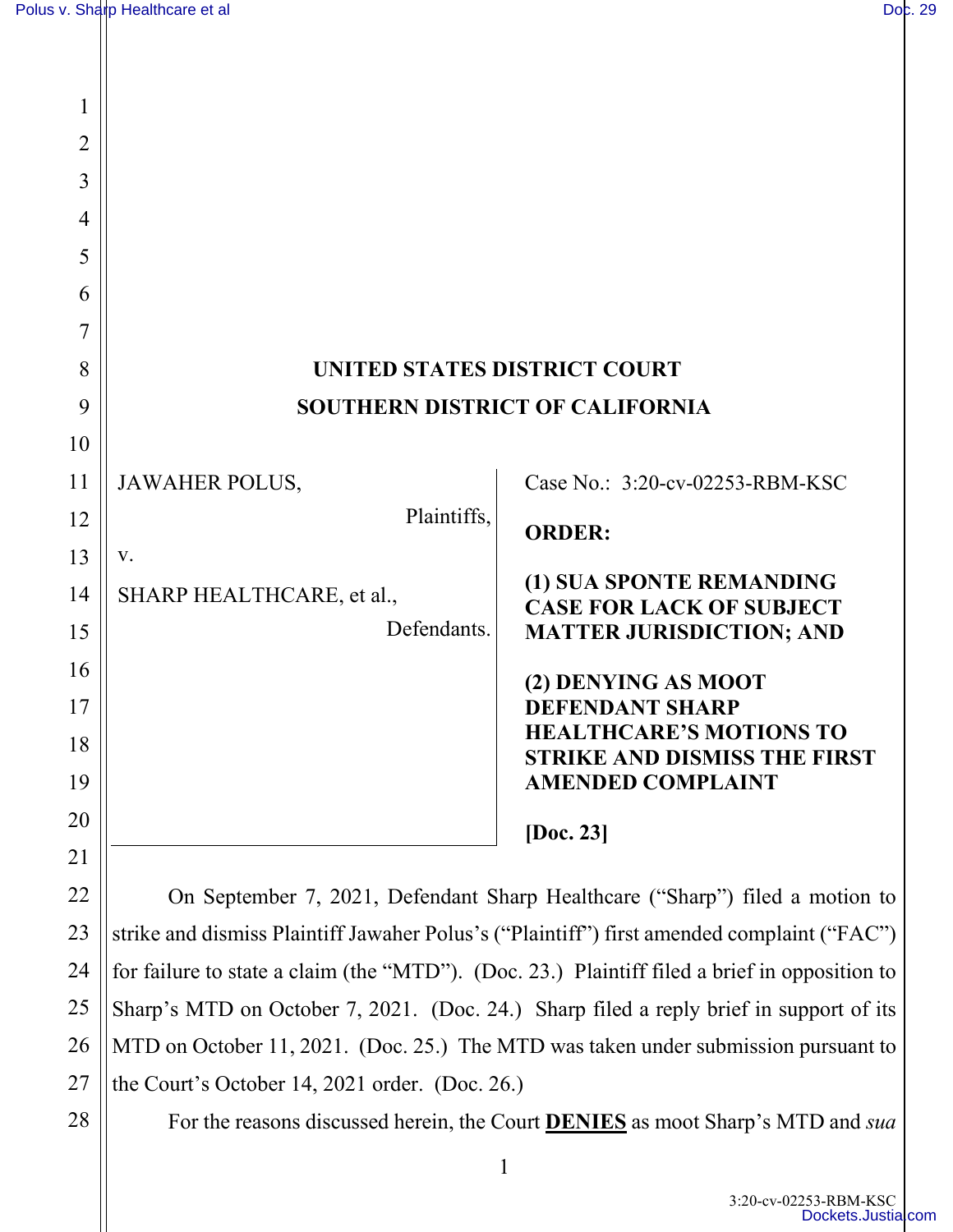*sponte* **REMANDS** the case for lack of subject matter jurisdiction.

## **I. BACKGROUND**

Plaintiff originally filed this action in California Superior Court, County of San Diego, Case No. 37-2020-00015534-CU-MM-CTL, in connection with the treatment and care received by Plaintiff during the labor and delivery of her child. (*See generally* Doc. 1.) Plaintiff named as Defendants Sharp, Edgar M. Bulloch ("Dr. Bulloch"), and Does 1 through 50. (*See id*.)

On November 19, 2020, the United States of America (the "United States") removed Plaintiff's state court case to this Court. (*Id*.) Removal was based on the grounds that Dr. Bulloch was a physician employee of the federally supported health center Borrego Community Health Foundation ("Borrego"). (*Id*. at 1-2.) Pursuant to the Federally Supported Health Centers Assistance Act, 42 U.S.C. §§ 233(g)–(n), the Secretary of Health and Human Services has deemed Borrego to be an employee of the Public Health Services for purposes of the Federal Tort Claims Act ("FTCA"), effective January 1, 2018. (*Id*. at 2.) The United States certified pursuant to 42 U.S.C. § 233(g) that Dr. Bulloch was acting within the scope of his employment as an employee of Borrego at the time of Plaintiff's labor and delivery and was thereby eligible for coverage under the FTCA. (Doc. 1-3 at 1- 2.)

At the time of removal, the United States also filed: (1) notice of substitution of the United States in place of Dr. Bulloch (Doc. 2); and (2) a motion to dismiss for lack of subject matter jurisdiction. (Doc. 3.) The motion to dismiss was based on the grounds that Plaintiff failed to exhaust her administrative remedies, as required by 28 U.S.C. § 2675(a). (Doc. 3 at 4.) Plaintiff failed to file an opposition to the United States' motion to dismiss. (*See generally* Docket.) On November 20, 2020, the Court ordered the substitution of the United States as defendant in place of Dr. Bulloch. (Doc. 4.) On December 18, 2020, the Court granted the United States' motion to dismiss without prejudice due to Plaintiff's failure to respond to the motion. (Doc. 6 at 1-3.) The Court granted leave for Plaintiff to file an amended complaint if and when she could allege exhaustion of her administrative

1

3:20-cv-02253-RBM-KSC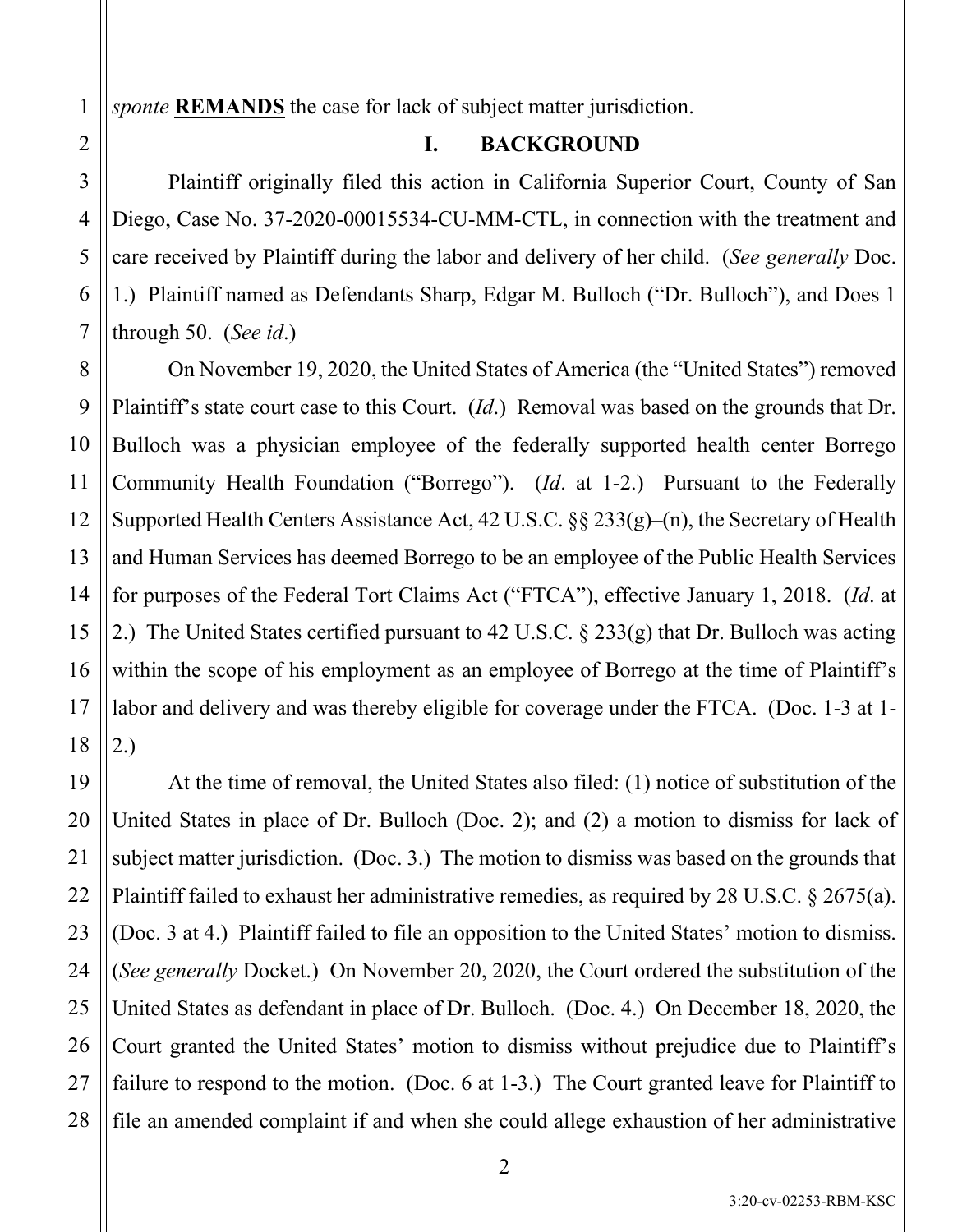remedies such that the Court would obtain subject matter jurisdiction over the claims in question. (*Id*. at 3.)

On July 1, 2021, Sharp filed a motion for judgment on the pleadings pursuant to Federal Rule of Civil Procedure 12(c). (Doc. 13.) Plaintiff failed to timely respond to Sharp's motion for judgment on the pleadings. (*See generally* Docket.) On July 28, 2021, Sharp filed a notice of Plaintiff's non-opposition to Sharp's motion (Doc. 17), which apparently prompted Plaintiff to file an untimely opposition to Sharp's motion the following day. (Doc. 18.) Sharp subsequently filed an objection to Plaintiff's untimely opposition. (Doc. 19.)

On August 2, 2021, the Court rejected Plaintiff's untimely opposition brief pursuant to Federal Rule of Civil Procedure 6(b)(1)(B) and granted Sharp's motion for judgment on the pleadings. (Doc. 20.) The Court dismissed Plaintiff's complaint without prejudice, and granted Plaintiff leave to file an amended complaint within 30 days of the Court's order. (*Id*. at 5.) The Court made clear that, should Plaintiff fail to file an amended complaint within 30 days, the Court would enter a final order dismissing the civil action based on Plaintiff's failure to prosecute. (*Id*.)

Plaintiff failed to abide by the Court's August 2, 2021 order and instead filed her FAC one day late, on September 2, 2021. (Doc. 22.) On September 7, 2021, Sharp filed the instant MTD. (Doc. 23.) Plaintiff filed her brief in opposition to the MTD on October 7, 2021 (Doc. 24), and Sharp filed its reply brief on October 11, 2021. (Doc. 25.)

## **II. DISCUSSION**

The Court finds that it lacks subject matter jurisdiction over Plaintiff's remaining claims and must remand the matter. *See Smith v. Mylan Inc.*, 761 F.3d 1042, 1043 (9th Cir. 2014) (holding that a district court may "remand at any time prior to final judgment for lack of subject matter jurisdiction").

"It is a fundamental precept that federal courts are courts of limited jurisdiction." *Owen Equip. & Erection Co. v. Kroger*, 437 U.S. 365, 374 (1978). Federal courts have original jurisdiction over "all civil actions arising under the Constitution, laws, or treaties

3:20-cv-02253-RBM-KSC

1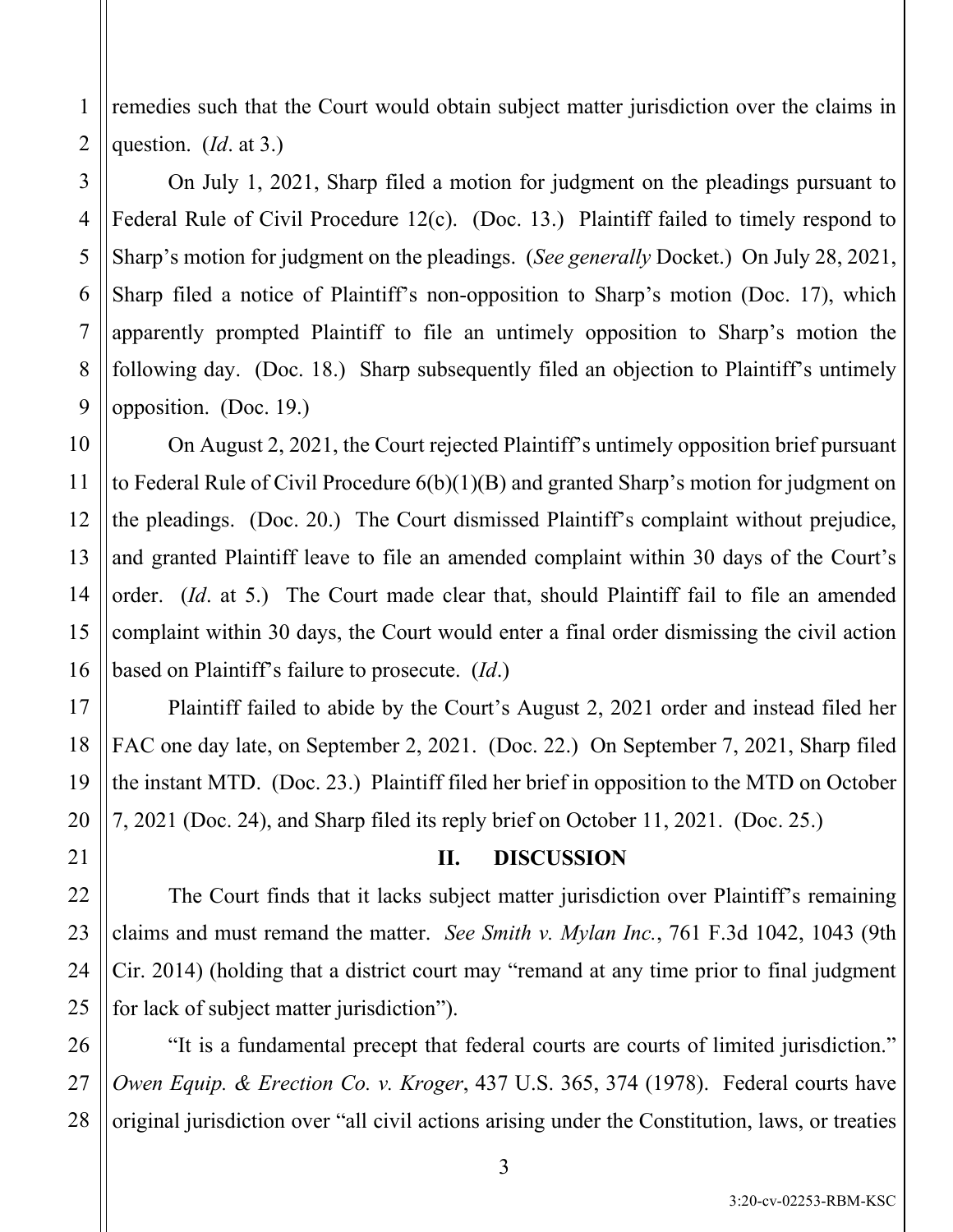of the United States" and in all civil actions where complete diversity of citizenship exists and the amount in controversy exceeds \$75,000. 28 U.S.C. §§ 1331, 1332.

Here, the Court lacks both federal question and diversity jurisdiction over Plaintiff's claim. The Court does not have federal question jurisdiction because Plaintiff's cause of action for negligence arises out of state law. *See* Doc. 22 at 3-4; *see also* 38 U.S.C. § 1331. [1](#page-3-0) The Court also lacks diversity jurisdiction over the present action. For a federal court to exercise diversity jurisdiction there must be complete diversity between the parties and the amount in controversy must exceed \$75,000. *See* 28 U.S.C. § 1332(a). Here, the FAC does not allege jurisdictional facts to satisfy the requirements for diversity jurisdiction, as both Plaintiff and Sharp are domiciled in California. (*See* Doc. 22 at 2.)

Additionally, to the extent the Court has supplemental jurisdiction over Plaintiff's state law claim against Sharp pursuant to 28 U.S.C. § 1367(a), exercise of such jurisdiction is declined. *See* 28 U.S.C. § 1367(c)(3) ("The district courts may decline to exercise supplemental jurisdiction over a claim under subsection (a) if . . . the district court has dismissed all claims over which it has original jurisdiction."); *see also Alvarez v. United States*, No. 16-CV-2959-DMS-BLM, 2017 WL 3723926, at \*2 (S.D. Cal. Jan. 17, 2017) (declining to exercise supplemental jurisdiction and remanding medical malpractice case removed under Section 233(c) following the United States' dismissal from suit); *Medina v. United States*, No. 1:20-CV-01030-AWI-SKO, 2020 WL 6544497, at \*2 (E.D. Cal. Nov. 6, 2020) (remanding action removed pursuant to Section 233(c), finding that "dismissing those claims [against the United States] extinguishes the only viable basis for federal

1

2

<span id="page-3-0"></span><sup>&</sup>lt;sup>1</sup> The Court notes that Plaintiff's FAC alleges this Court has federal question jurisdiction over Plaintiff's claim pursuant to 28 U.S.C. § 233, but neither the United States nor any other government defendant is named in Plaintiff's FAC. (*See* Doc. 22 at 2.) Additionally, Section 233(c) requires this Court to remand an action removed under Section 233 when the Court determines there is no remedy to be had against the United States. 28 U.S.C. § 233(c) ("Should a United States district court determine . . . that the case so removed is one in which a remedy by suit within the meaning of subsection (a) of this section is not available against the United States, the case shall be remanded to the State Court.").